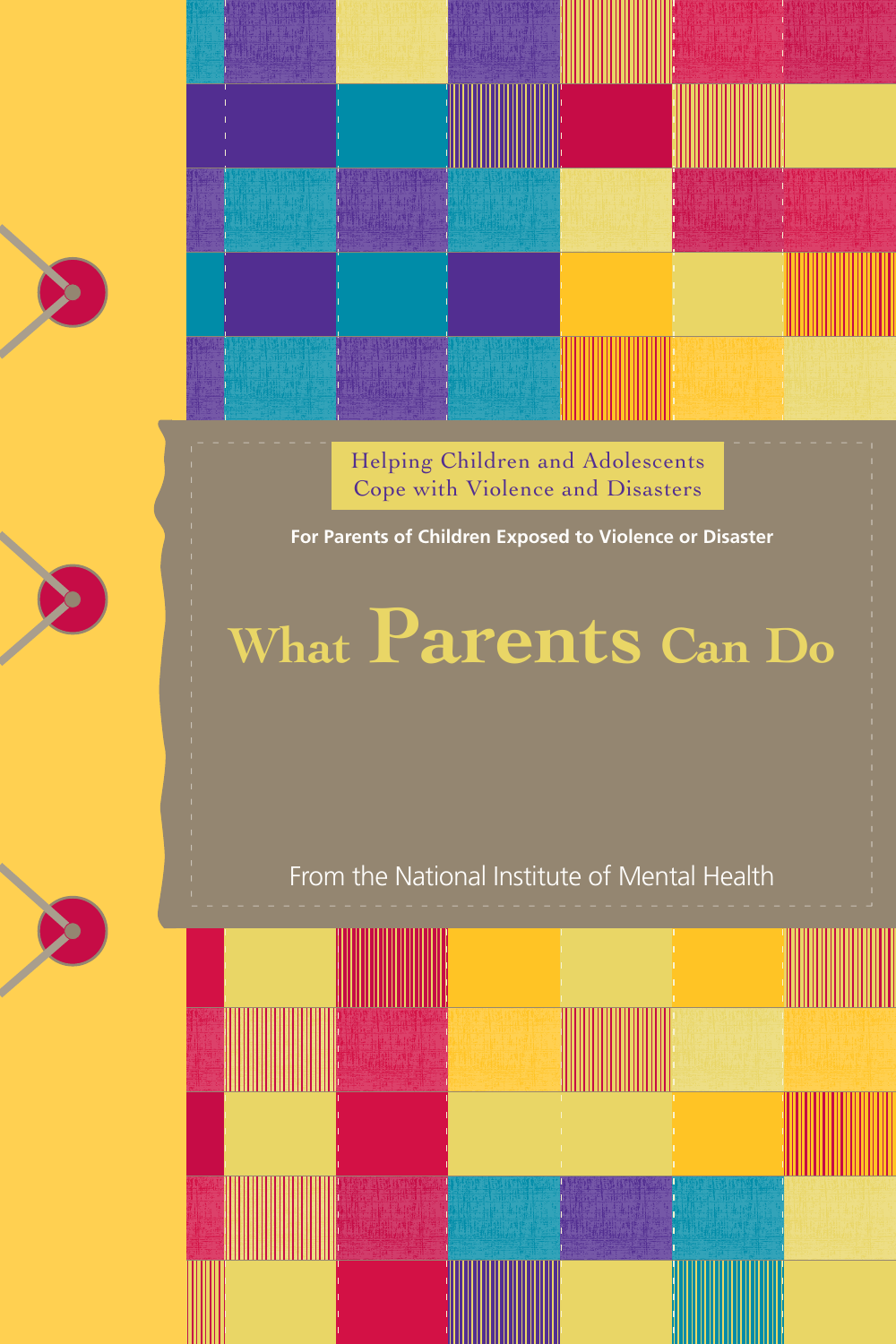÷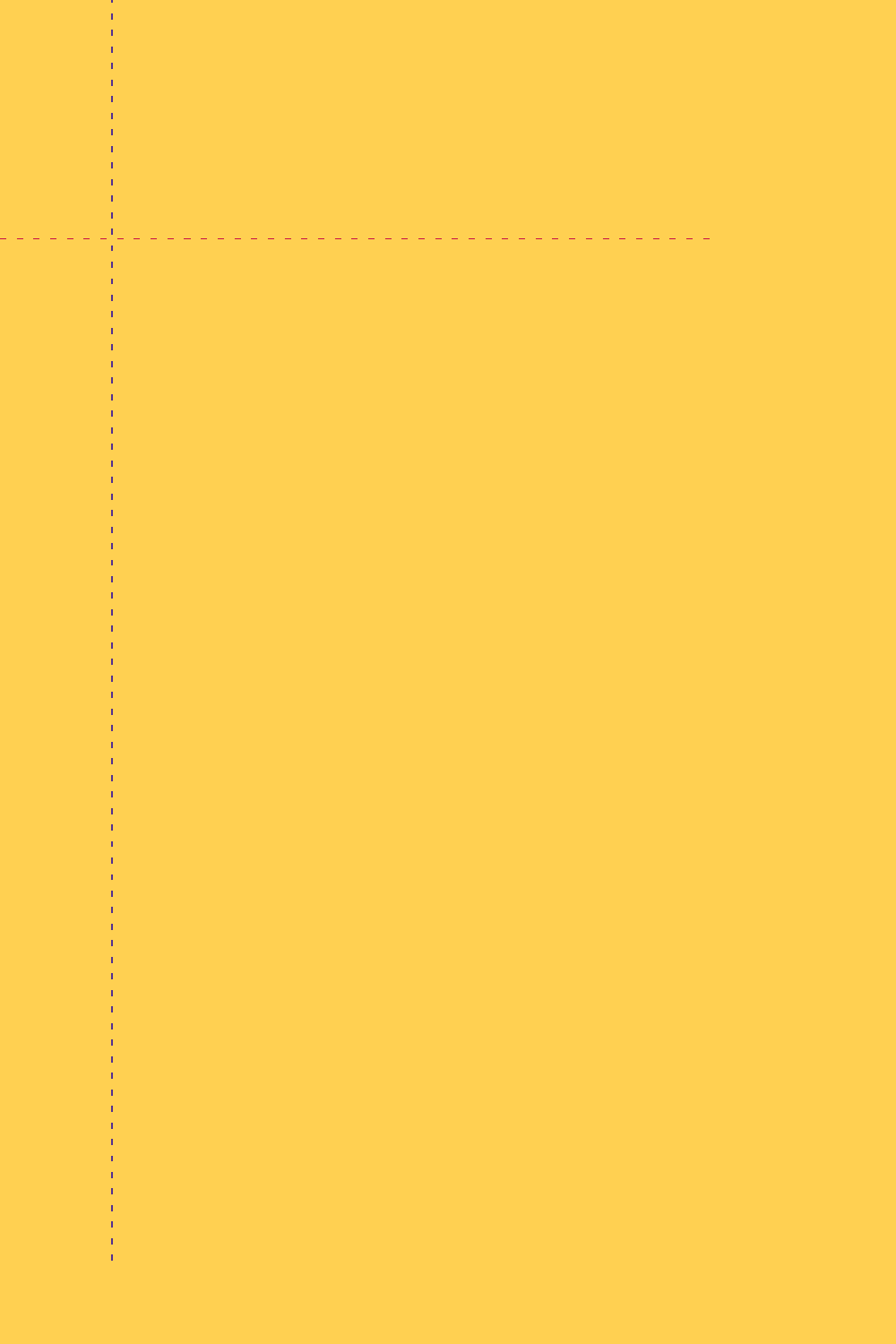**Violence or natural disasters can cause trauma in young people. Trauma is hurt or harm. It can be hurt to a person's body. It can be harm to a person's mind.** The National Institute of Mental Health (NIMH) works to help children who experience trauma. Other Federal agencies also provide help.

**Parents and family members play important roles.** They help children who experience violence or disaster. They help children cope with trauma. They help protect children from further trauma. They help children get medical care and counseling. They also help young people avoid or overcome emotional problems. These problems can result from trauma.

This fact sheet provides steps parents can take. It gives information on:

- 2 Coping with Trauma after violence and disasters
- What is Trauma?  **3**
- 4 Helping Young Trauma Survivors
- How Parents Can Help  **6**
- Help for all people in the First  **8** Days and Weeks
- **9** How Children React to Trauma Children under 5 Children Age 6-11 Adolescents Ages 12-17
- More about Trauma and Stress **13**
- Additional Resources **16**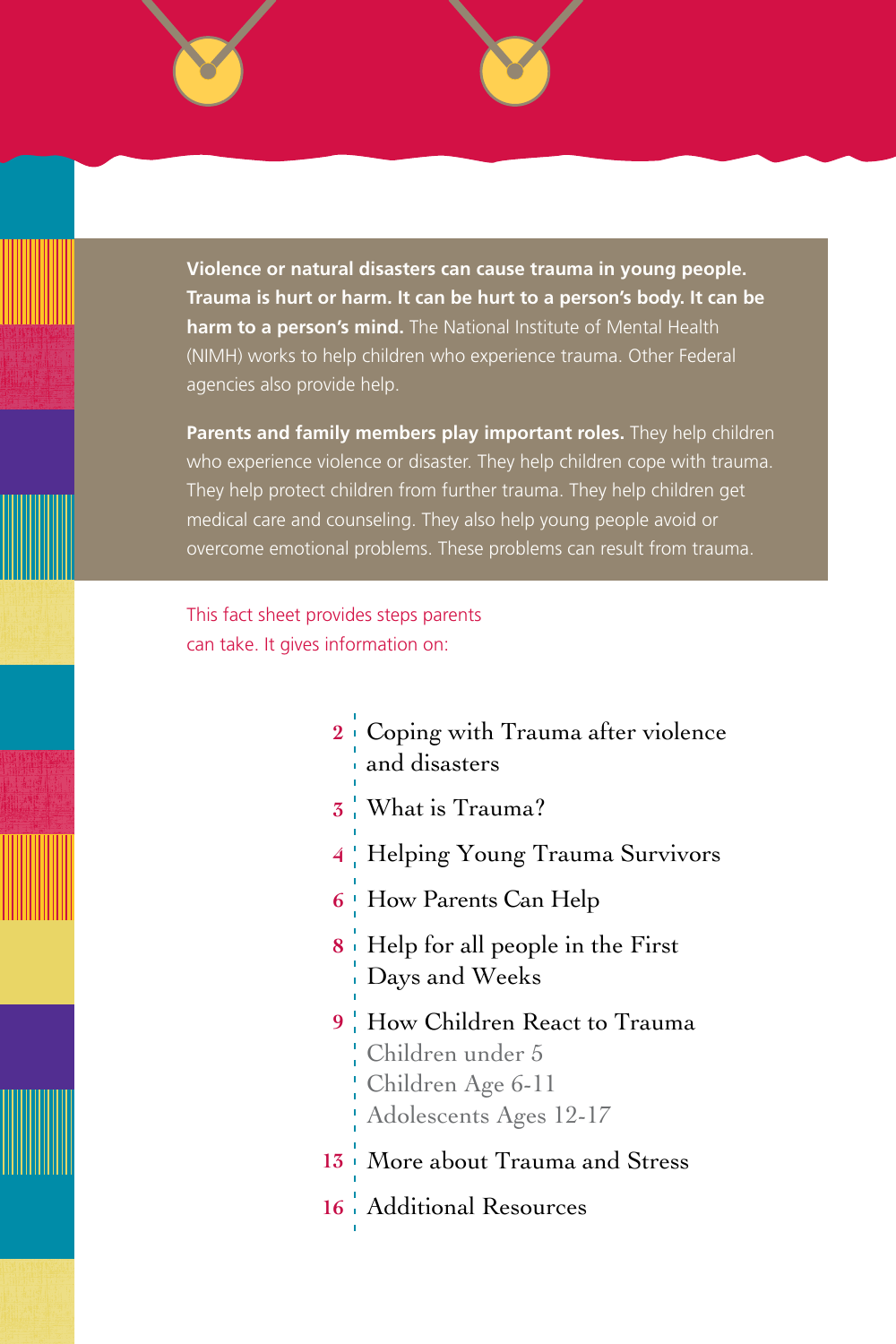# **Coping with Trauma After Violence and Disasters**

Disasters cause major damage. Hurricanes Katrina and Rita were examples. They occurred in 2005. Many homes were destroyed. Whole communities were damaged. Many survivors were displaced. There were also many deaths.

Trauma is also caused by major acts of violence. The September 11, 2001 terrorist attacks were examples. Another example was the 1999 shootings at Columbine High School in Colorado. The Oklahoma City bombing in 1995 was also an example. These acts claim lives. They also threaten our sense of security.

Beyond these events, children face many other traumas. Each year, they are injured. They see others harmed by violence. They suffer sexual abuse. They lose loved ones. Or, they witness other tragic events.

Children are very sensitive. They struggle to make sense of trauma. They also respond differently to traumas. They may have emotional reactions. They may hurt deeply. They may find it hard to recover from frightening experiences. They need support. Adult helpers can provide this support. This may help children resolve emotional problems.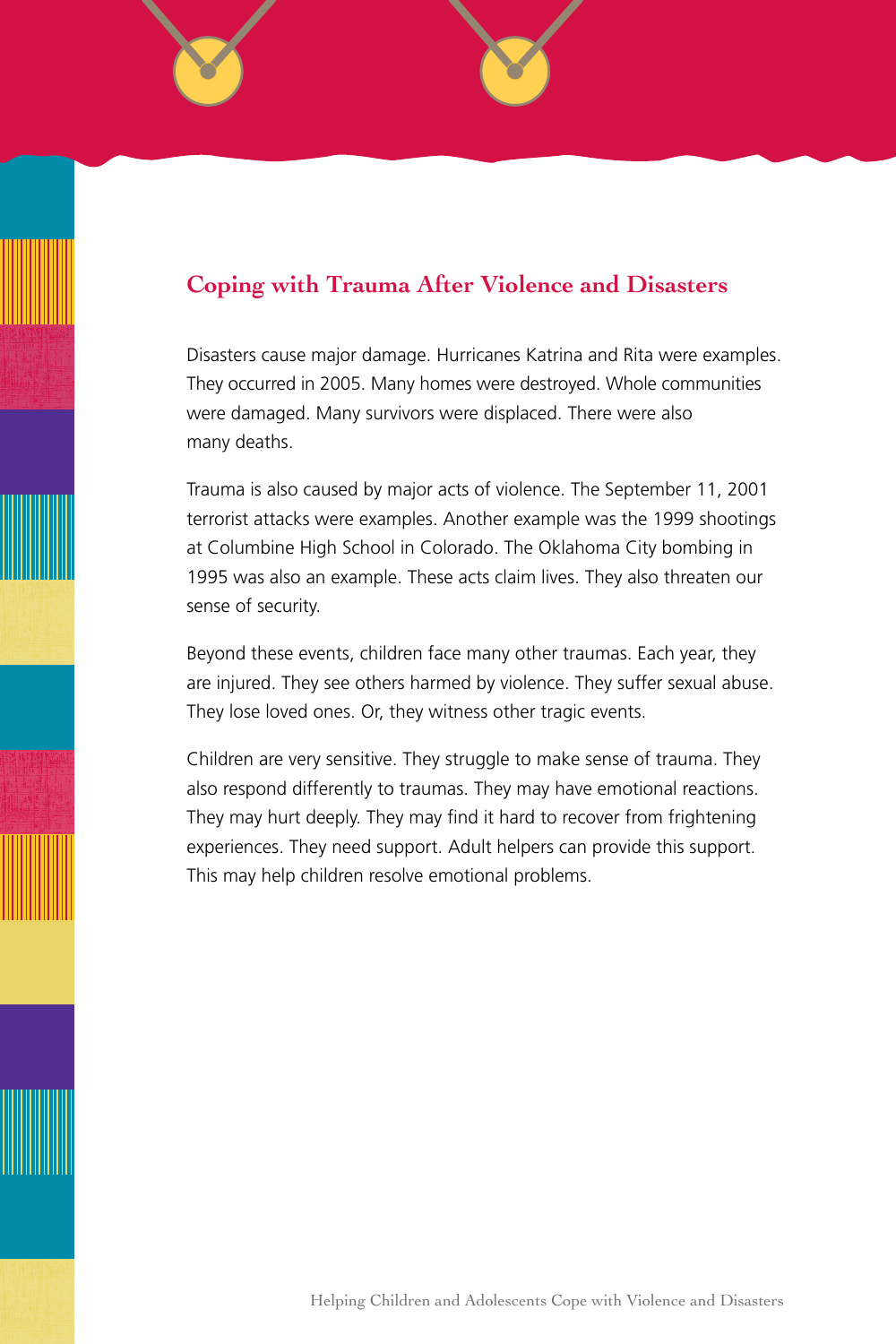# **What is Trauma?**

There are two types of trauma – physical and mental. Physical trauma includes the body's response to serious injury and threat. Mental trauma includes frightening thoughts and painful feelings. They are the mind's response to serious injury. Mental trauma can produce strong feelings. It can also produce extreme behavior; such as intense fear or helplessness, withdrawal or detachment, lack of concentration, irritability, sleep disturbance, aggression, hyper vigilance (intensely watching for more distressing events), or flashbacks (sense that event is reoccurring).

A response could be fear. One could fear that a loved one will be hurt or killed. It is believed that more direct exposures to traumatic events causes greater harm. For instance, in a school shooting, an injured student will probably be more severely affected emotionally than a student who was in another part of the building. However, second-hand exposure to violence can also be traumatic. This includes witnessing violence such as seeing or hearing about death and destruction after a building is bombed or a plane crashes.

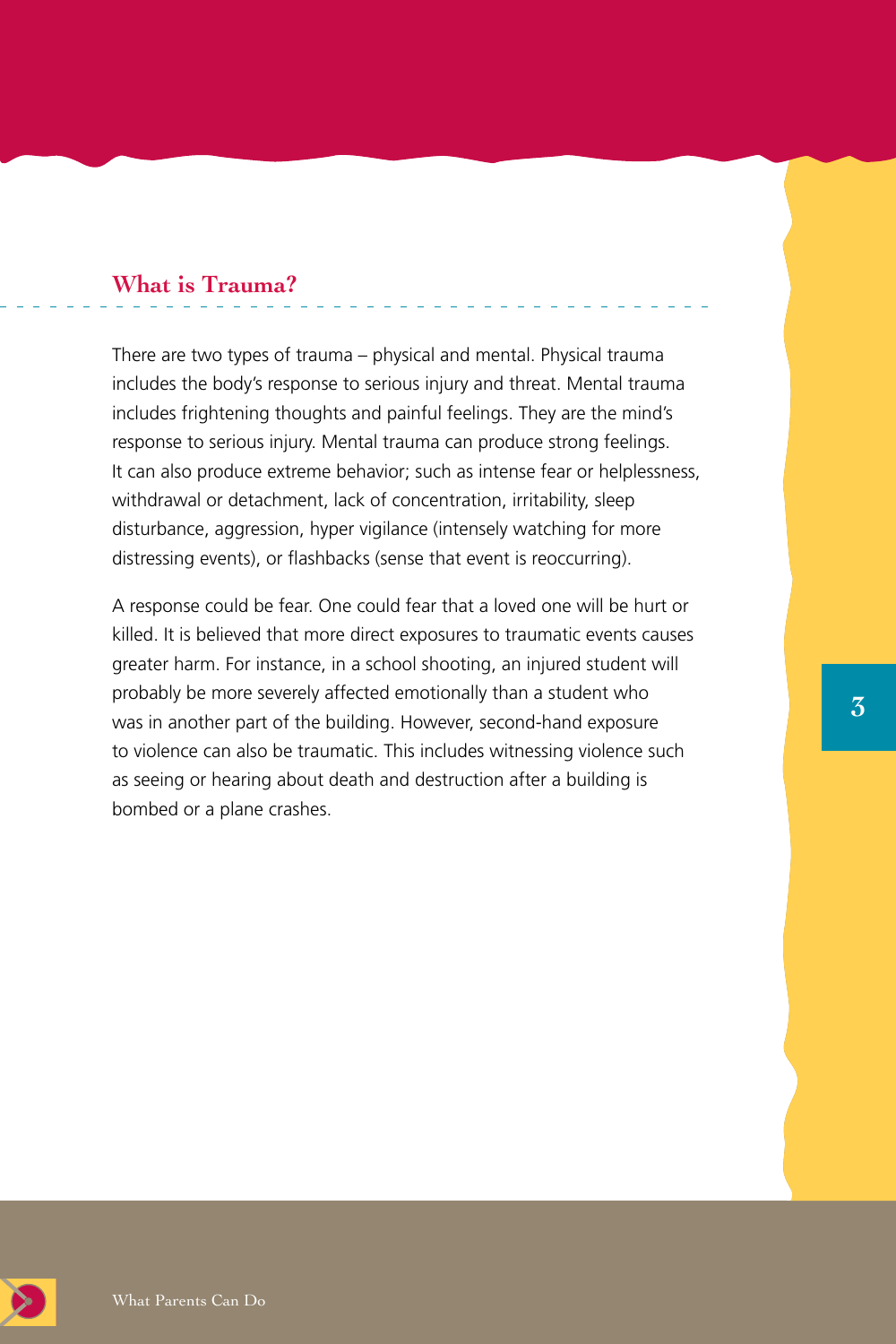# **Helping Young Trauma Survivors**

Helping children begins at the scene of the event. It may need to continue for weeks or months.

Most children recover within a few weeks. Some need help longer. Grief (a deep emotional response to loss) may take months to resolve. It could be for a loved one or a teacher. It could be for a friend or pet. Grief may be re-experienced or worsened by news reports or the event's anniversary.

Some children may need help from a mental health professional. Some people may seek other kinds of help. They may turn to religious leaders. They may turn to community leaders.

Identify children who need the most support. Help them obtain it. Monitor their healing.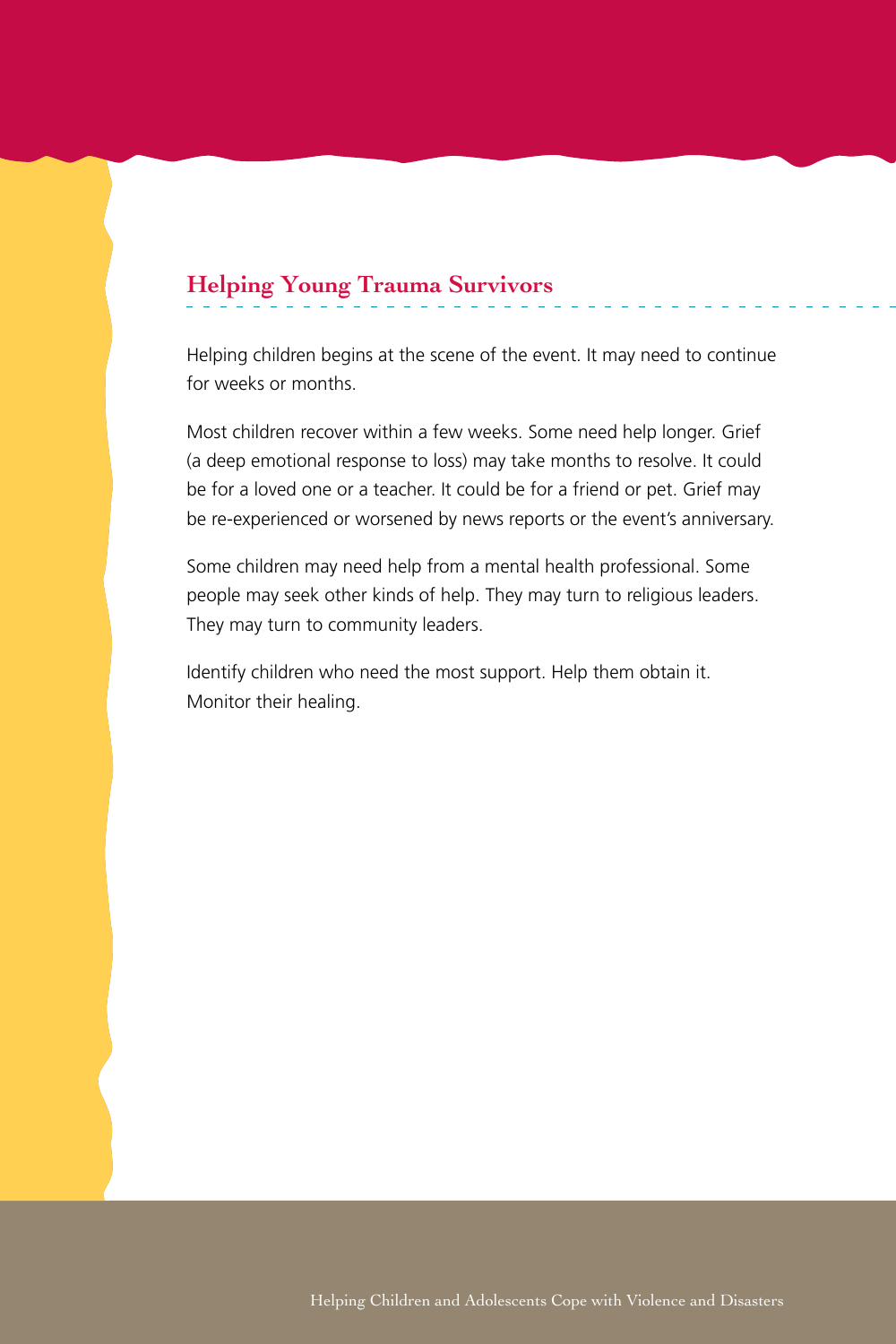#### **Identify Children Who:**

- Refuse to go places that remind them of the event
- Seem numb emotionally
- Show little reaction to the event
- Behave dangerously

These children may need extra help.

#### **In general adult helpers should:**

#### **Attend to children**

- Listen to them
- Accept/ do not argue about their feelings
- Help them cope with the reality of their experiences

#### **Reduce effects of other stressors like**

- Frequent moving or changes in place of residence
- Long periods away from family and friends
- Pressures at school



• Being hungry

# **Monitor healing** • It takes time

- Do not ignore severe reactions
- Attend to sudden changes in behaviors, language use, or in emotional/feeling states

#### **Remind children that adults**

- Love them
- Support them
- Will be with them when possible.







What Parents Can Do

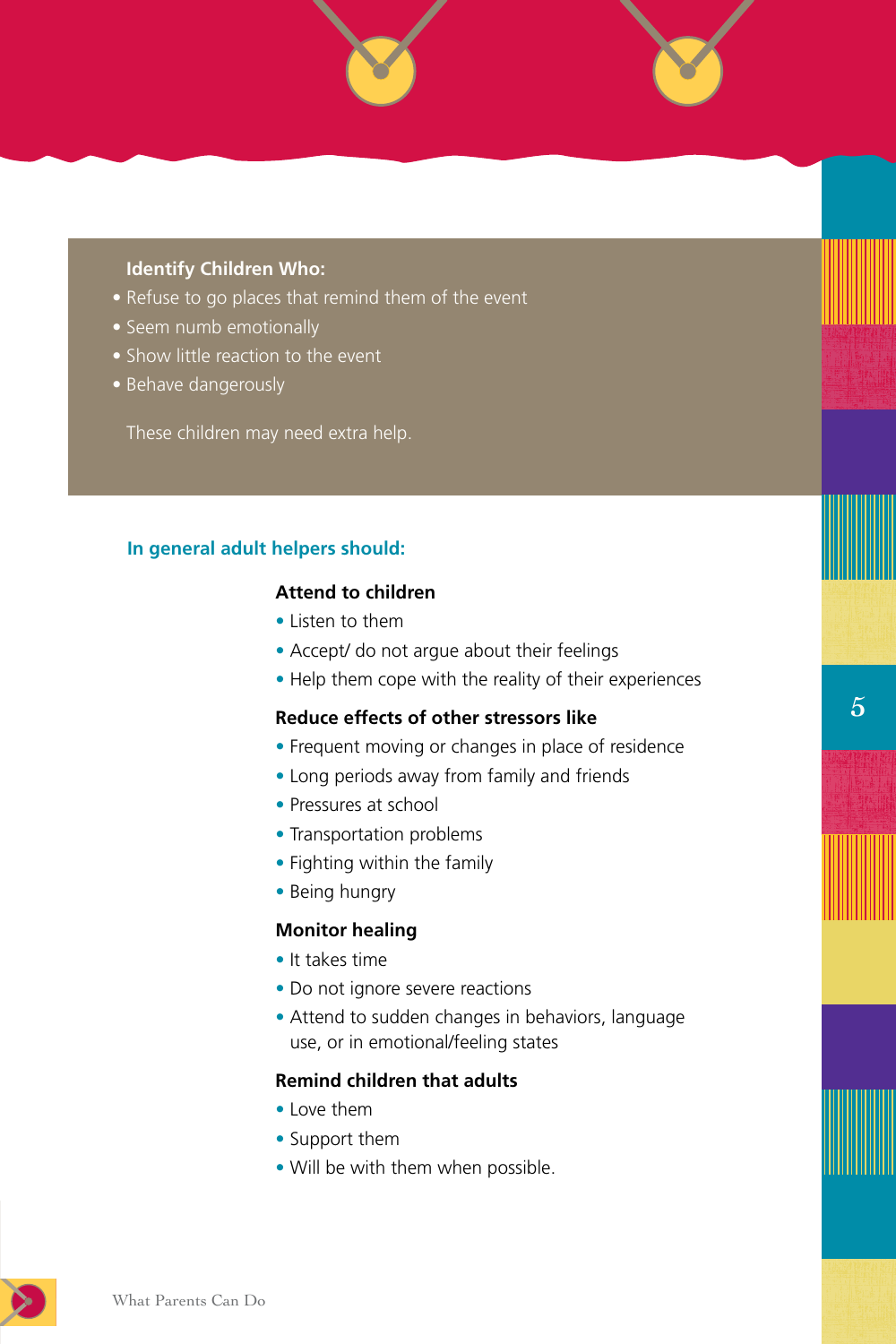# **How Parents Can Help**

#### **After violence or a disaster parents and family should:**

**Identify and address their own feelings – this will allow them to help others**

#### **Explain to children what happened**

#### **Let children know:**

- You love them
- The event was not their fault
- You will take care of them, but only if you can; be honest
- It's okay for them to feel upset

#### **Do:**

- Allow children to cry
- Allow sadness
- Let children talk about feelings
- Let them write about feelings
- Let them draw pictures

Children are very sensitive. They struggle to make sense of trauma.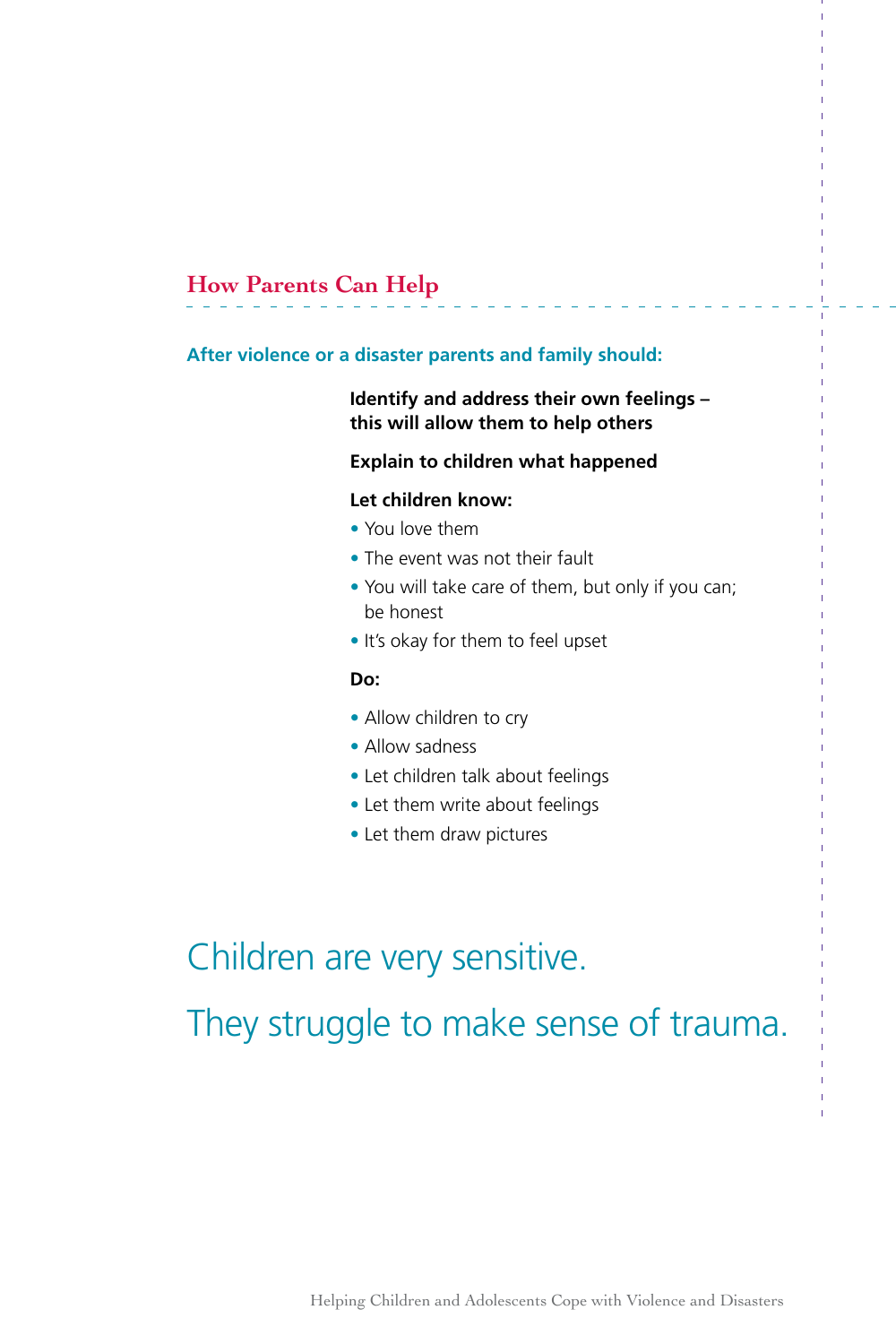#### **Don't:**

- Expect children to be brave or tough
- Make children discuss the event before they are ready
- Get angry if children show strong emotions
- Get upset if they begin: Bed-wetting Acting out Thumb-sucking
- If children have trouble sleeping: Give them extra attention Let them sleep with a light on Let them sleep in your room (for a short time)
- Try to keep normal routines (such routines may not be normal for some children): Bed-time stories Eating dinner together Watching TV together

ercisinc • If you can't keep normal routines, make new











What Parents Can Do



ad a cili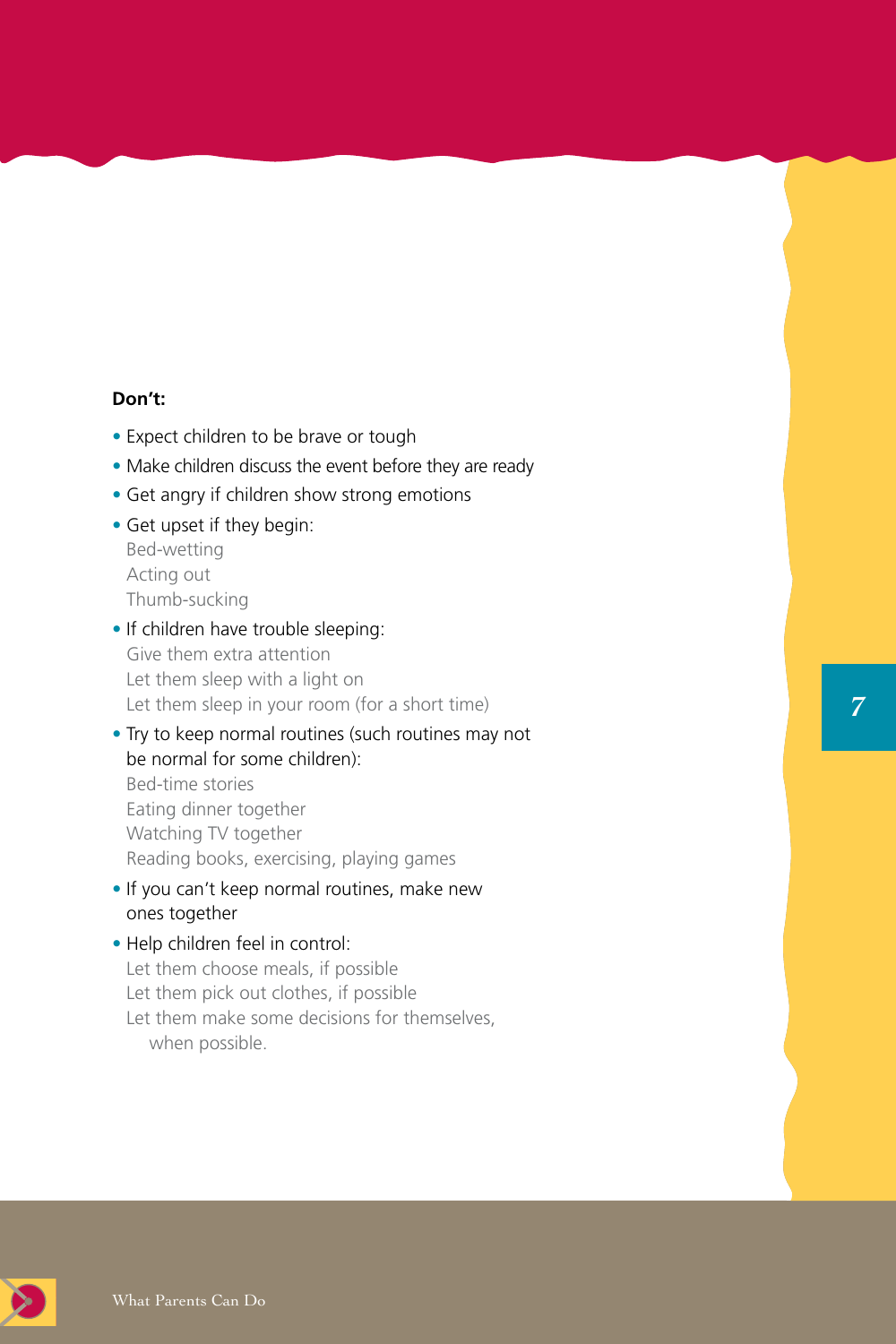# **Help for all people in the First Days and Weeks**

Key steps after a disaster can help adults cope. Adults can then provide better care for children. Create an environment of safety. Be calm. Be hopeful. Be friendly, even if people are difficult. Connect to others. Listen to their stories. But, listen only if they want to share. Encourage respect for adult decision-making.

#### **In general help people:**

- Get food
- Get a safe place to live
- Get help from a doctor or nurse if hurt
- Contact loved ones or friends
- Keep children with parents or relatives
- Become aware of available help
- Become aware of where to get help
- Understand what happened
- Understand what is being done
- Move towards meeting their own needs

#### **Avoid certain things**

- Don't force people to tell their stories
- Don't probe for personal details
- Do not say
- "Everything will be OK."
- "At least you survived."
- What you think people should feel How people should have acted People suffered for personal behaviors or beliefs Negative things about available help
- Don't make promises that you can't keep (Ex: "You will go home soon").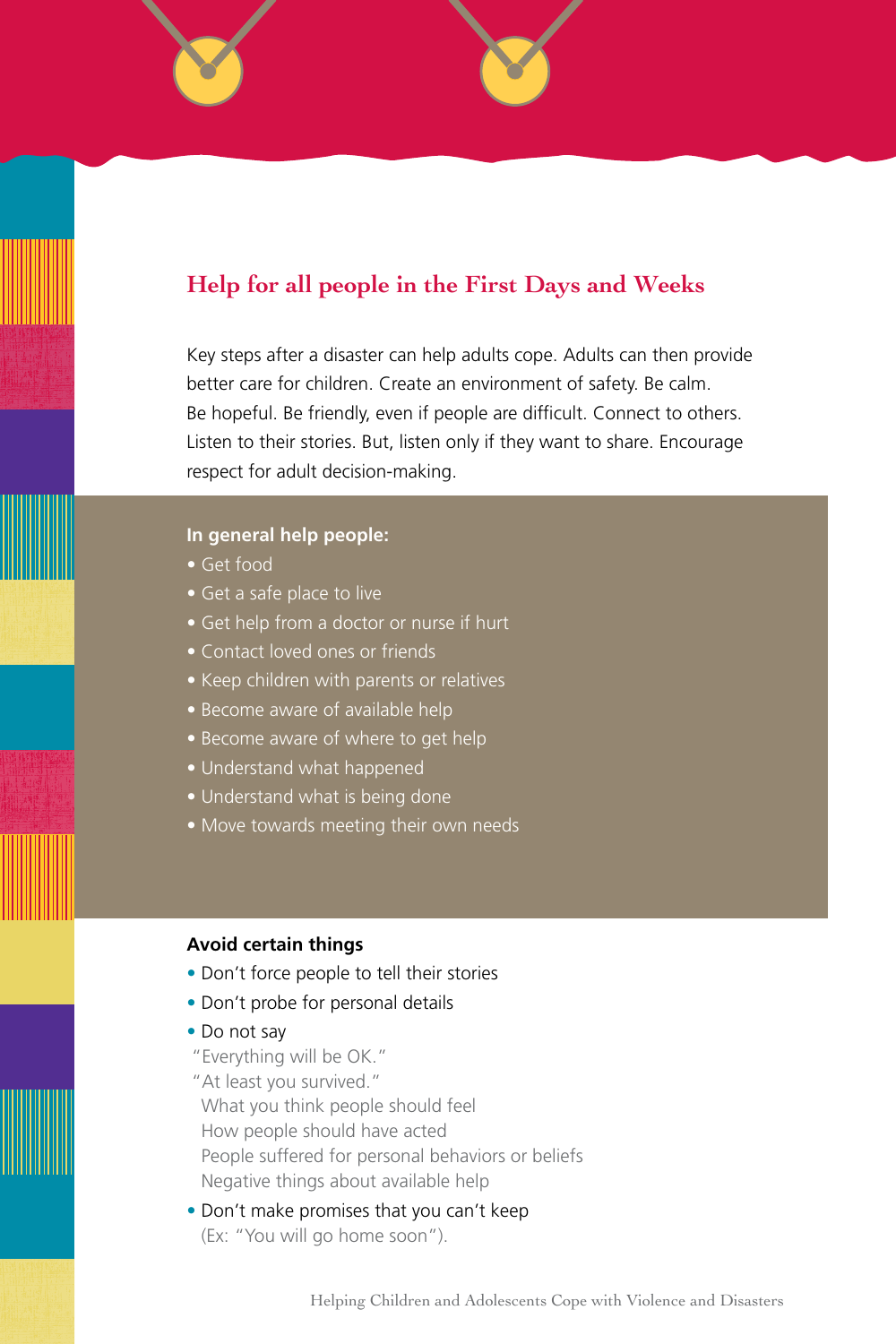# **How Children React to Trauma**

Children's reactions to trauma can be immediate. Reactions may also appear much later. Reactions differ in severity. They also cover a range of behaviors. People from different cultures may have their own ways of reacting. Other reactions vary according to age.

One common response is loss of trust. Another is fear of the event reoccurring. Some children are more vulnerable to trauma's effects. Children with existing mental health problems may be more affected. Children who have experienced other traumatic events may be more affected.

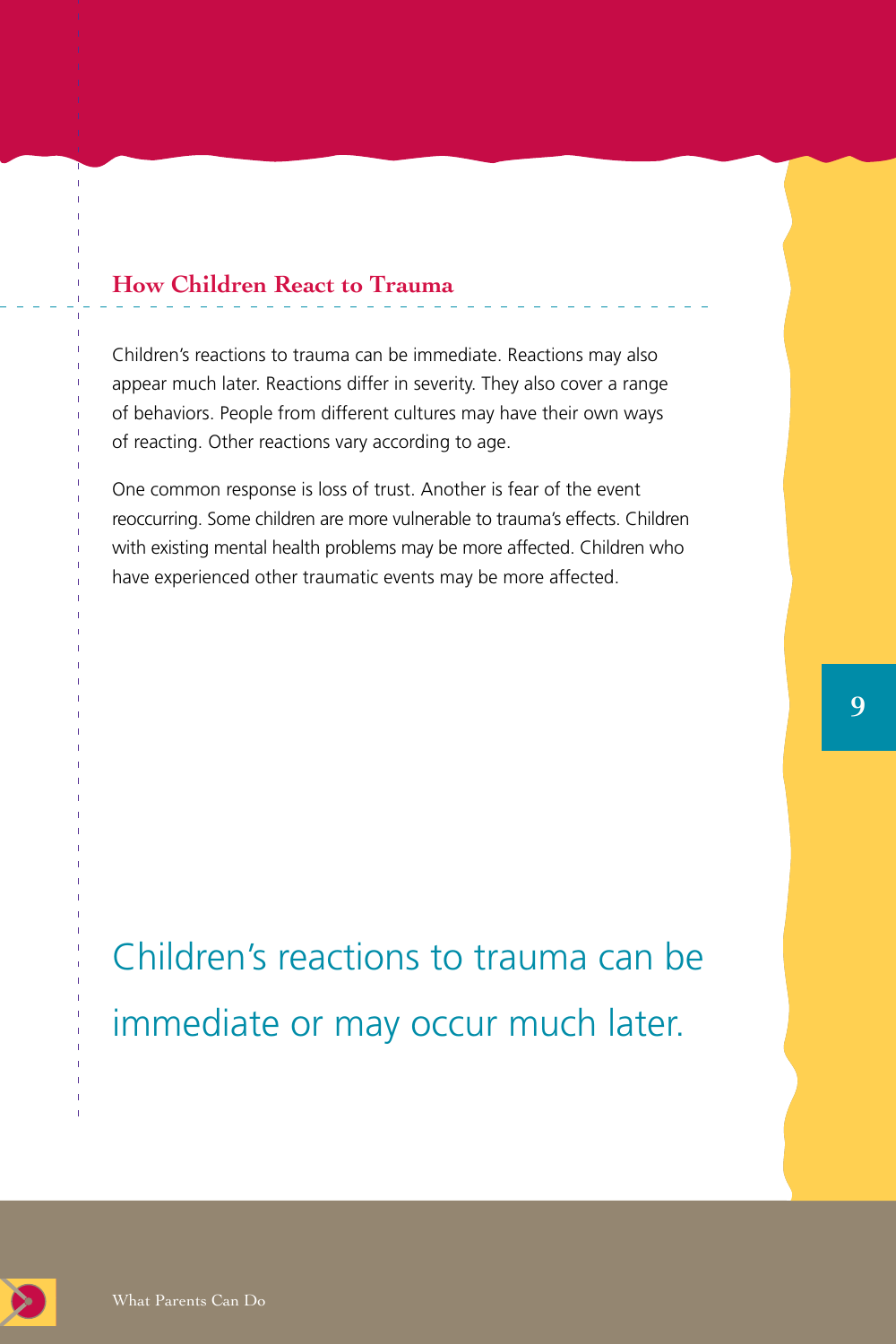#### **Children Age 5 and Under**

## **Children under five can react in a number of ways:**

- Facial expressions of fear
- Clinging to parent or caregiver
- Crying or screaming
- Whimpering or trembling
- Moving aimlessly
- Becoming immobile
- Returning to behaviors common to being younger Thumb sucking Bedwetting Being afraid of the dark

**Young children's reactions are strongly influenced by parent reactions to the event.**

Helping Children and Adolescents Cope with Violence and Disasters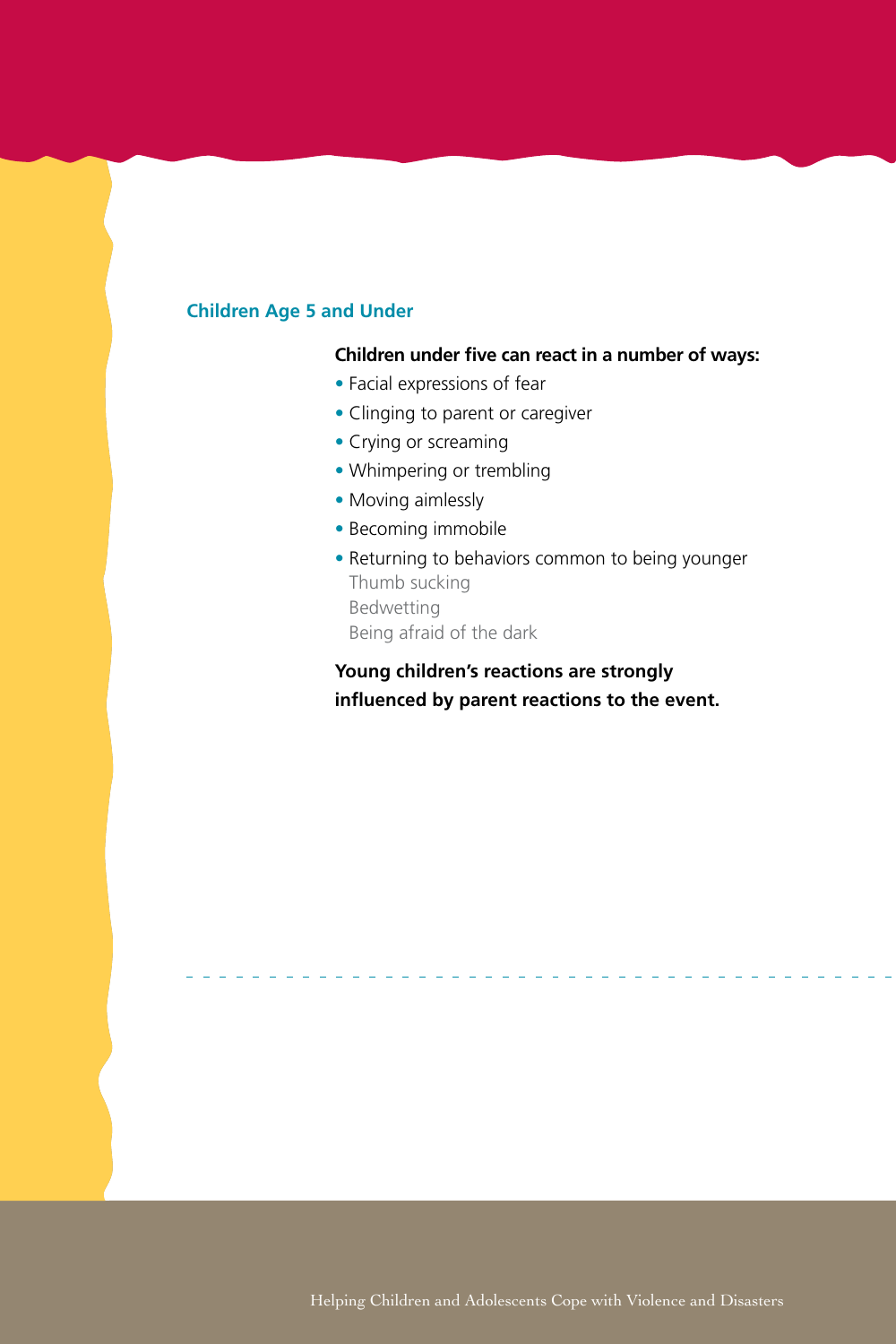#### **Children Age 6 to 11**

#### **Children between six and 11 have a range of reactions. They may:**

- Isolate themselves
- Become quiet around friends, family, and teachers
- Have nightmares or other sleep problems
- Become irritable or disruptive
- Have outbursts of anger
- Start fights
- Be unable to concentrate
- Refuse to go to school
- Complain of unfounded physical problems
- Develop unfounded fears
- Become depressed
- Become filled with guilt
- Feel numb emotionally
- Do poorly with school and homework.

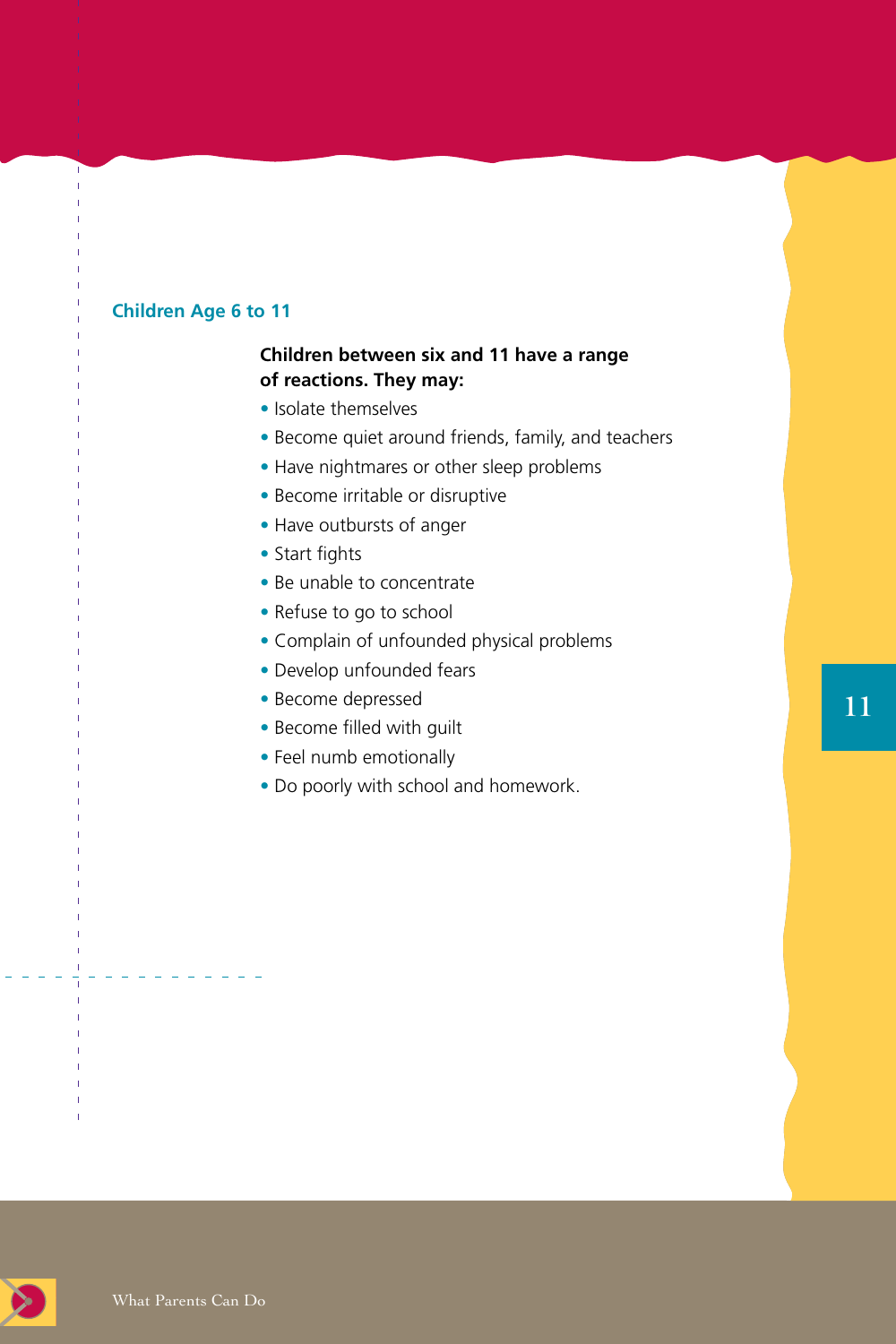#### **Adolescents Age 12 to 17**

#### **Children between 12 and 17 have various reactions:**

- Flashbacks to the traumatic event (flashbacks are the mind reliving the event)
- Avoiding reminders of the event
- Drug, alcohol, tobacco use and abuse
- Antisocial behavior i.e. disruptive, disrespectful, or destructive behavior
- Physical complaints
- Nightmares or other sleep problems
- Isolation or confusion
- Depression
- Suicidal thoughts

**Adolescents may feel guilty about the event. They may feel guilt for not preventing injury or deaths. They may also have thoughts of revenge.**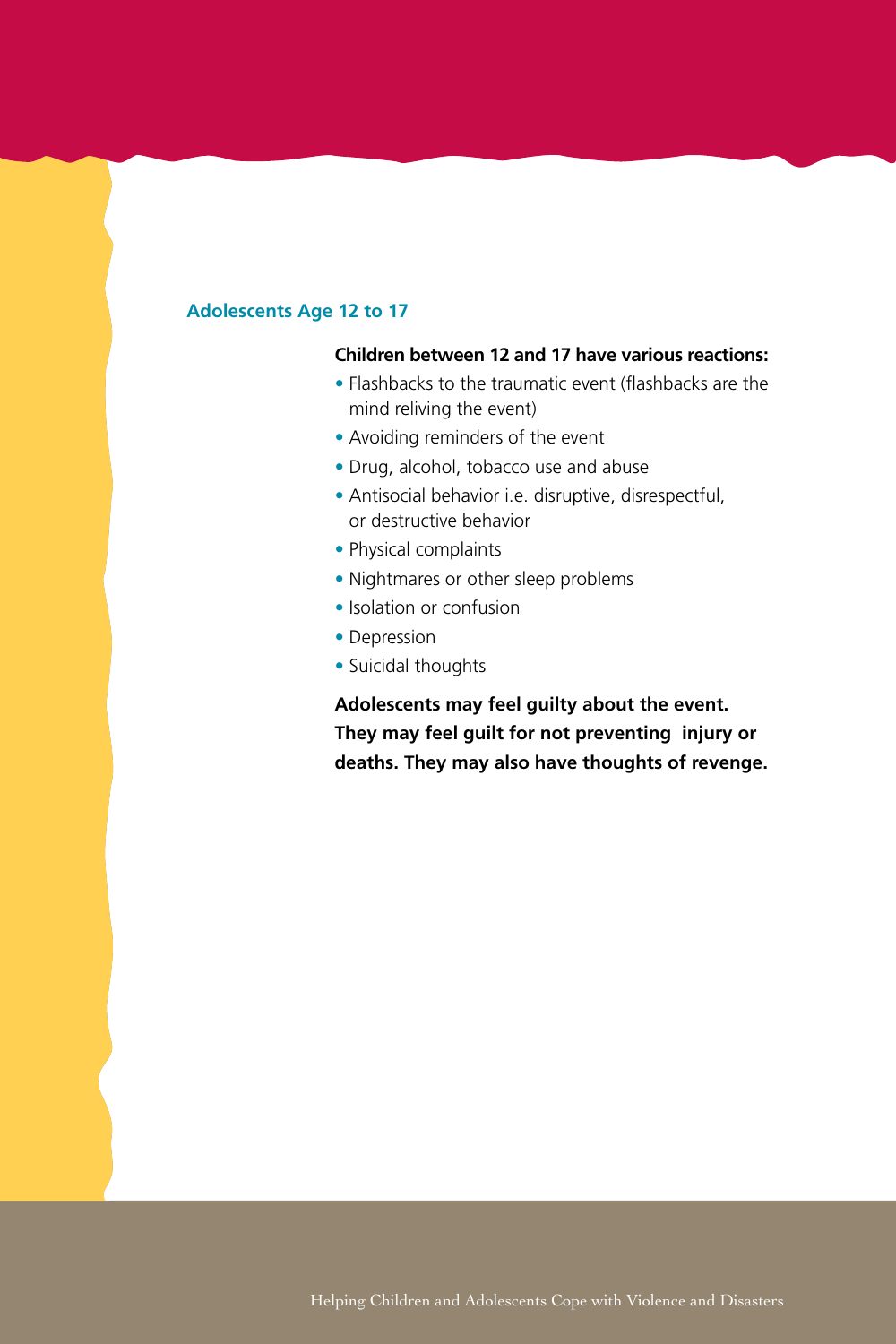## **More About Trauma and Stress**

Some children will have prolonged problems after a traumatic event. These may include grief, depression, anxiety and post-traumatic stress disorder (PTSD). Children may show a range of symptoms:

#### • Re-experiencing the event

Through play Through trauma-specific nightmares/ dreams In flashbacks and unwanted memories By distress over events that remind them of the trauma

• Avoidance of reminders of the event

- Lack of responsiveness
- Lack of interest in things that used to interest them
- A sense of having "no future"
- Increased sleep disturbances
- Irritability



• Behavior from earlier life stages.

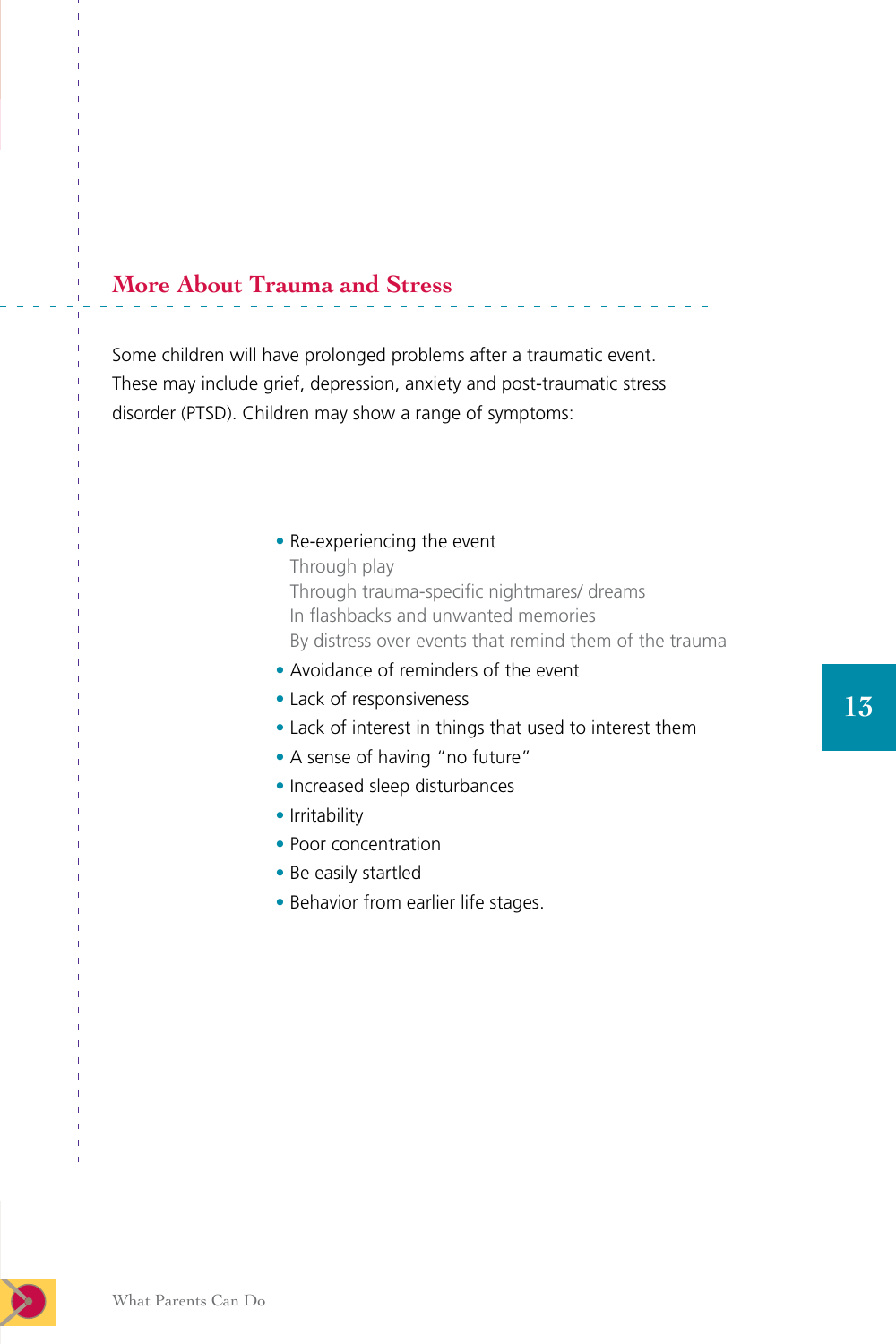Children experience trauma differently. It is difficult to tell how many will develop mental health problems. Some trauma survivors get better with only good support. Others need counseling by a mental health professional.

#### **If, after a month in a safe environment**

- Children are not able to perform normal routines
- New symptoms develop

**Then, contact a health professional.**

#### **Some people are more sensitive to trauma. Factors influencing how one may respond include:**

- Being directly involved in the trauma, especially as a victim
- Severe and/or prolonged exposure to the event
- Personal history of prior trauma
- Family or personal history of mental illness and severe behavioral problems
- Lack of social support
- Lack of caring family and friends
- On-going life stressors such as moving to a new home, or new school, divorce, job change, financial troubles.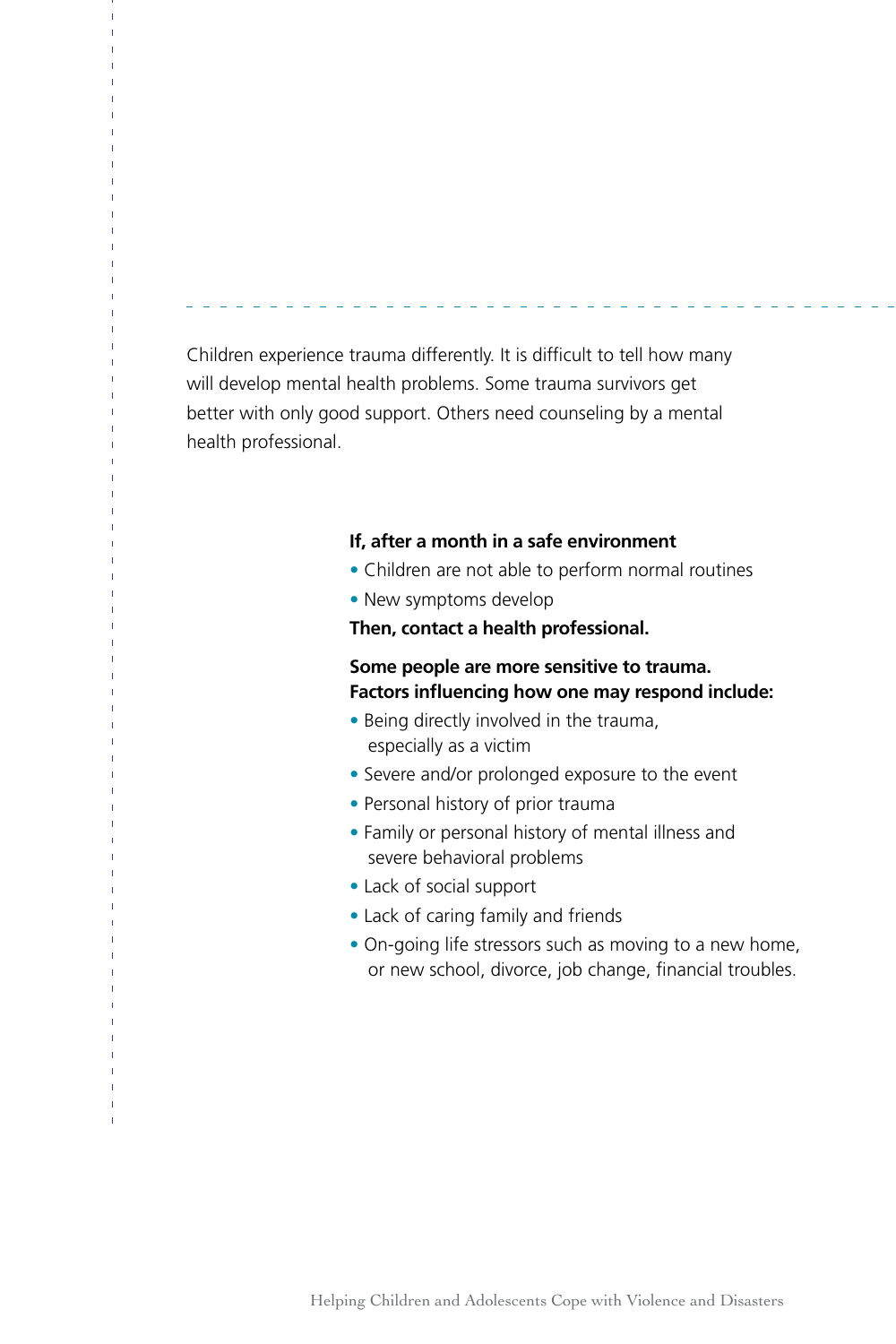# **Some symptoms may require immediate attention. Contact a mental health professional if these symptoms occur:**

- Flashbacks
- Racing heart and sweating
- Being easily startled
- Being emotionally numb
- Being very sad or depressed
- Thoughts or actions to end life

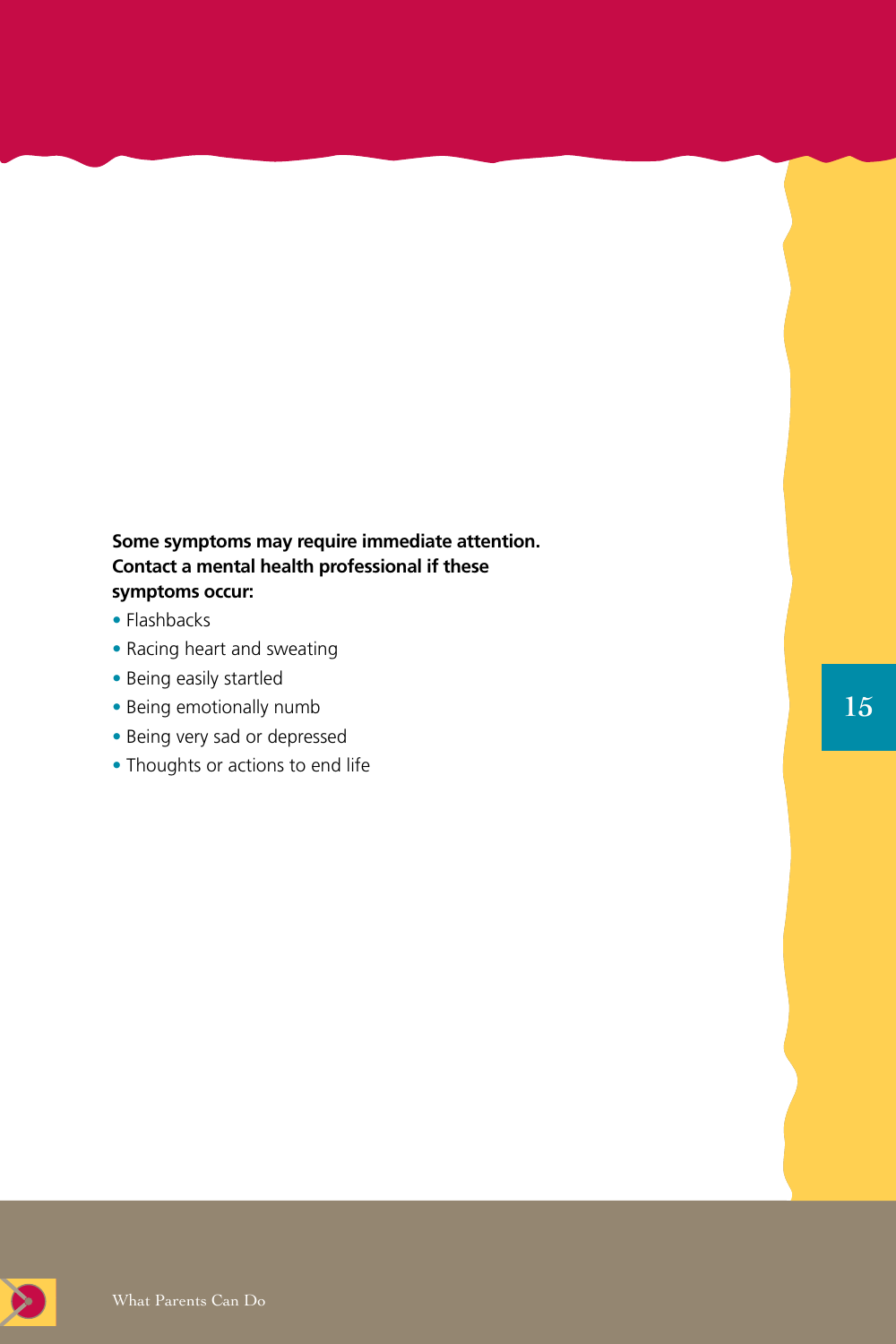# **Additional Resources**

Individuals and organizations can obtain publications about stress and anxiety disorders, including Post Traumatic Stress Disorder (PTSD ), from NIMH. Call the toll-free information service at 1-866-615-6464 (toll-free) or 1-866-415-8051 (TTY toll-free).

Information is also available online at **http://www.nimh.nih.gov/anxiety/anxietymenu.cfm**

The list below includes other government agencies that may have additional information on helping children and adolescents cope with violence and disasters:

#### **Center for Mental Health Services**

Emergency Services and Disaster Relief Branch 5600 Fishers Lane, Room 17C-20 Rockville, MD 20857 Email: **ken@mentalhealth.org** Web site: **http://www.mentalhealth.org/cmhs/ emergencyservices/index.htm**

#### **US Dept of Education**

400 Maryland Avenue, SW Washington, DC 20202 Phone: 1-800-USA-LEARN TTY: 1-800-437-0833 Email: **customerservice@inet.ed.gov** Web site: **https://www.ed.gov**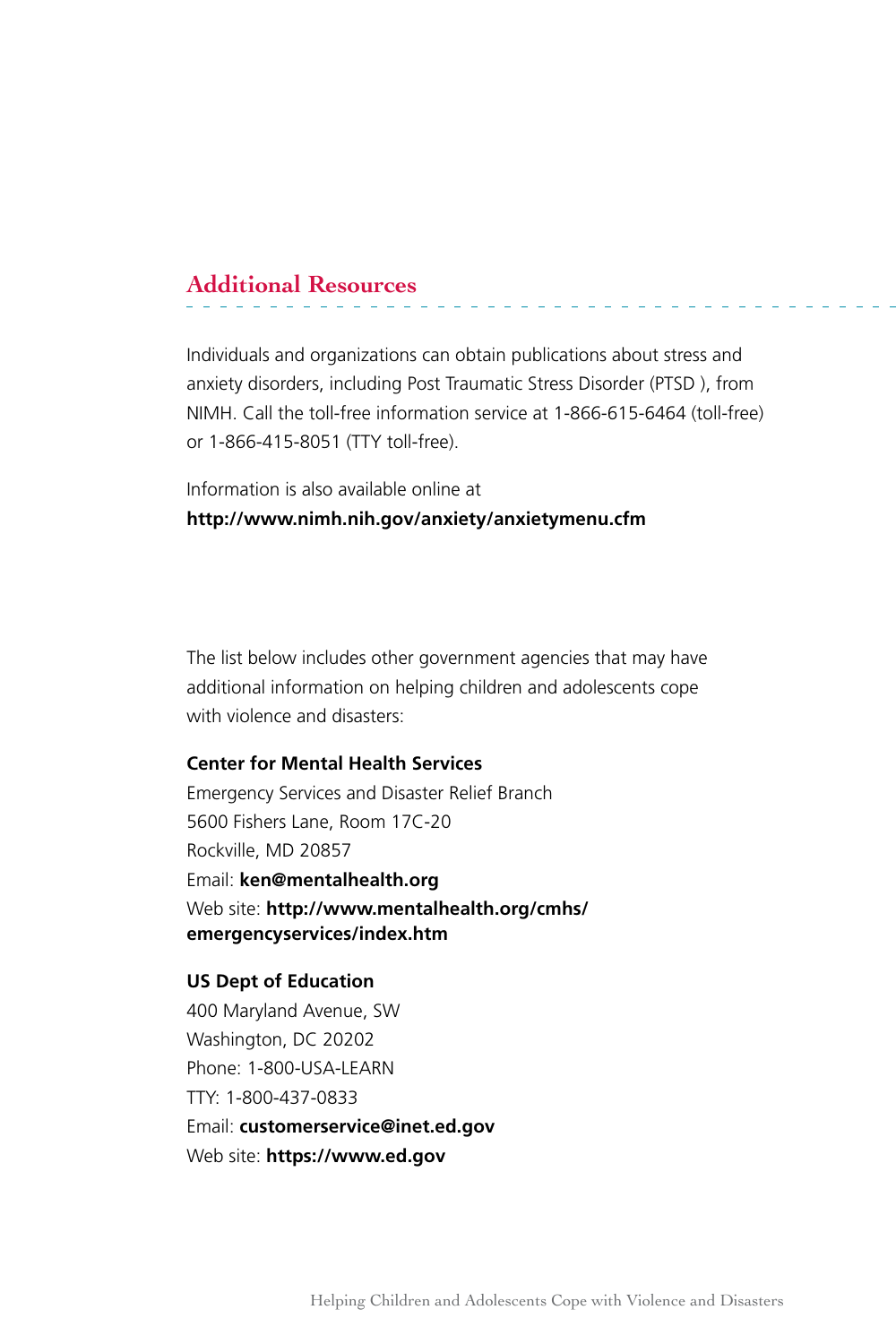#### **US Dept of Justice**

950 Pennsylvania Avenue, NW Washington, DC 20530-0001 Email: **AskDOJ@usdoj.gov** Web site: **http://www.usdoj.gov**

#### **Federal Emergency Management Agency**

(Information for children and adolescents) P.O. Box 2012 Jessup, MD 20794-2012 Phone: 1-800-480-2520 Web site: **http://www.fema.gov/kids**

#### **National Center for Post Traumatic Stress Disorder**

Phone: (802) 296-6300 Email: **ncptsd@ncptsd.org** Web site: **http://www.ncptsd.va.gov/**

#### **National Child Traumatic Stress Network**

905 W. Main Street Suite 25-B Durham, NC 27701 Phone: (919) 682-1552 Fax: (919) 667-9578 Email: **info@nctsn.org**